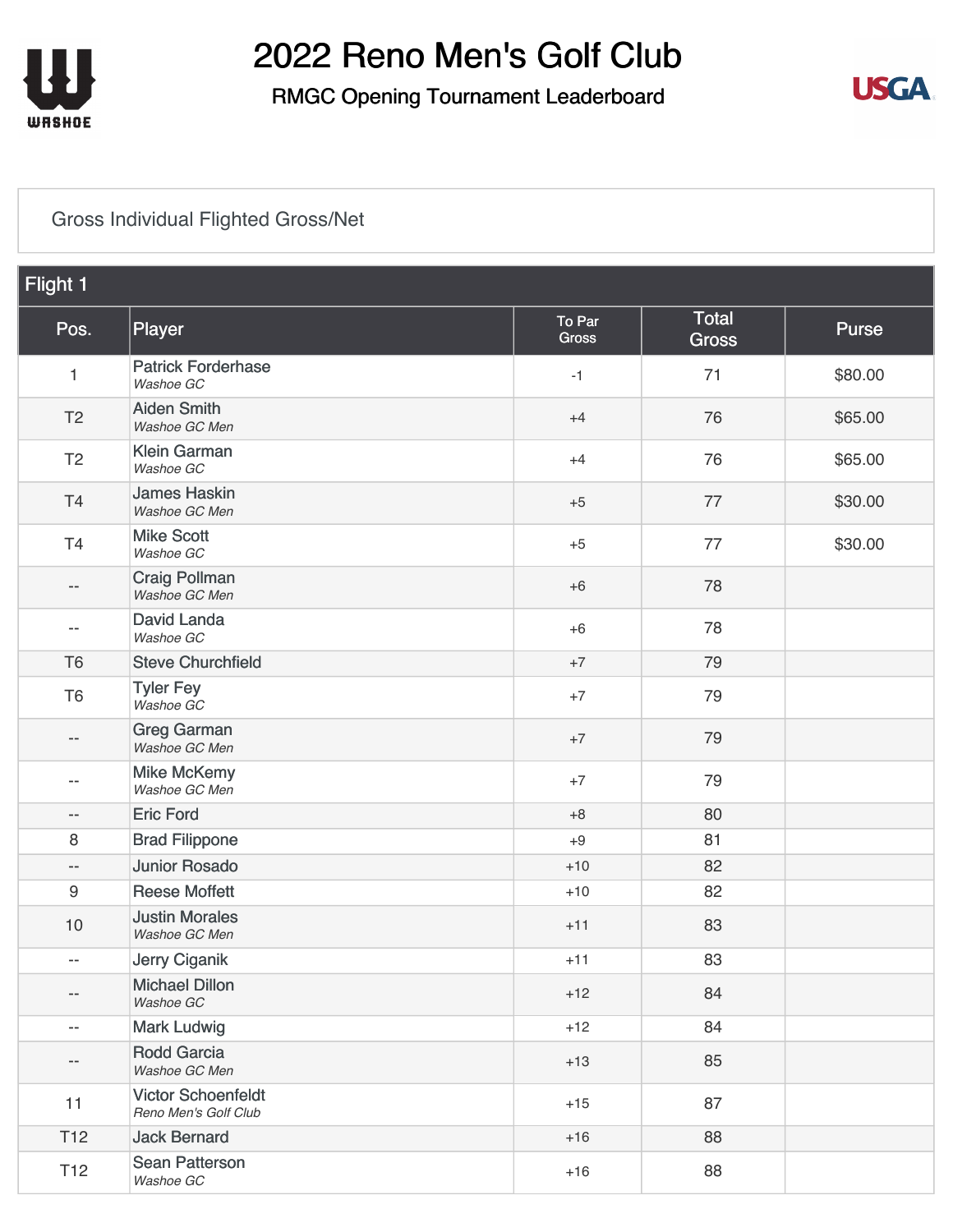



|                          | <b>Jade Tourville</b><br>Washoe GC   | $+19$                    | 91                           |         |
|--------------------------|--------------------------------------|--------------------------|------------------------------|---------|
| Flight 2                 |                                      |                          |                              |         |
| Pos.                     | Player                               | To Par<br><b>Gross</b>   | <b>Total</b><br><b>Gross</b> | Purse   |
| 1                        | <b>Chris Nichols</b>                 | $+8$                     | 80                           | \$80.00 |
| $\overline{\phantom{a}}$ | <b>William Weber</b>                 | $+11$                    | 83                           |         |
| $\overline{c}$           | John Kennedy                         | $+12$                    | 84                           | \$70.00 |
| 3                        | <b>Lewis Olvera</b>                  | $+13$                    | 85                           | \$60.00 |
| $\overline{\phantom{a}}$ | <b>Steve Sonnenburg</b>              | $+13$                    | 85                           |         |
| $\overline{\phantom{a}}$ | <b>Mueen Ghani</b>                   | $+14$                    | 86                           |         |
| T4                       | <b>Derek Beenfeldt</b>               | $+14$                    | 86                           | \$30.00 |
| T <sub>4</sub>           | <b>Barry Roe</b><br>Washoe GC        | $+14$                    | 86                           | \$30.00 |
| T4                       | <b>Adam Frisch</b>                   | $+14$                    | 86                           | \$30.00 |
| T7                       | <b>Calder Chism</b>                  | $+15$                    | 87                           |         |
| $\overline{\phantom{m}}$ | <b>Gari Willmer</b>                  | $+15$                    | 87                           |         |
| T7                       | <b>Mike Miller</b>                   | $+15$                    | 87                           |         |
| T <sub>9</sub>           | <b>Paul Kastor</b><br>Washoe GC      | $+16$                    | 88                           |         |
| T <sub>9</sub>           | Darryn Crawford                      | $+16$                    | 88                           |         |
| T <sub>9</sub>           | <b>Steve Scheidig</b><br>Washoe GC   | $+16$                    | 88                           |         |
| $-\,-$                   | <b>Derek East</b><br>Washoe GC       | $+16$                    | 88                           |         |
| $-$                      | <b>Jeff Brown</b><br>Washoe GC       | $+16$                    | 88                           |         |
| $- -$                    | <b>Sean Barry</b><br>Plumas Pines GC | $+17$                    | 89                           |         |
| 12                       | <b>Jason Ramirez</b>                 | $+18$                    | 90                           |         |
| $\overline{\phantom{a}}$ | <b>Rick Fiddler</b>                  | $+19$                    | 91                           |         |
| $\overline{\phantom{m}}$ | <b>Gary Burroughs</b>                | $+19$                    | 91                           |         |
| --                       | <b>Paul Gaboriault</b>               | $+20$                    | 92                           |         |
| $\overline{\phantom{a}}$ | Dan Mihichuk                         | $+21$                    | 93                           |         |
| <b>T13</b>               | <b>Steve Calabrese</b>               | $+26$                    | 98                           |         |
| T <sub>13</sub>          | <b>Brian Bolton</b>                  | $+26$                    | 98                           |         |
| 15                       | Claudio Iturriaga                    |                          | <b>WD</b>                    |         |
| 16                       | <b>James Tierney</b><br>Washoe GC    | $\overline{\phantom{a}}$ | <b>NS</b>                    |         |
| Flight 3                 |                                      |                          |                              |         |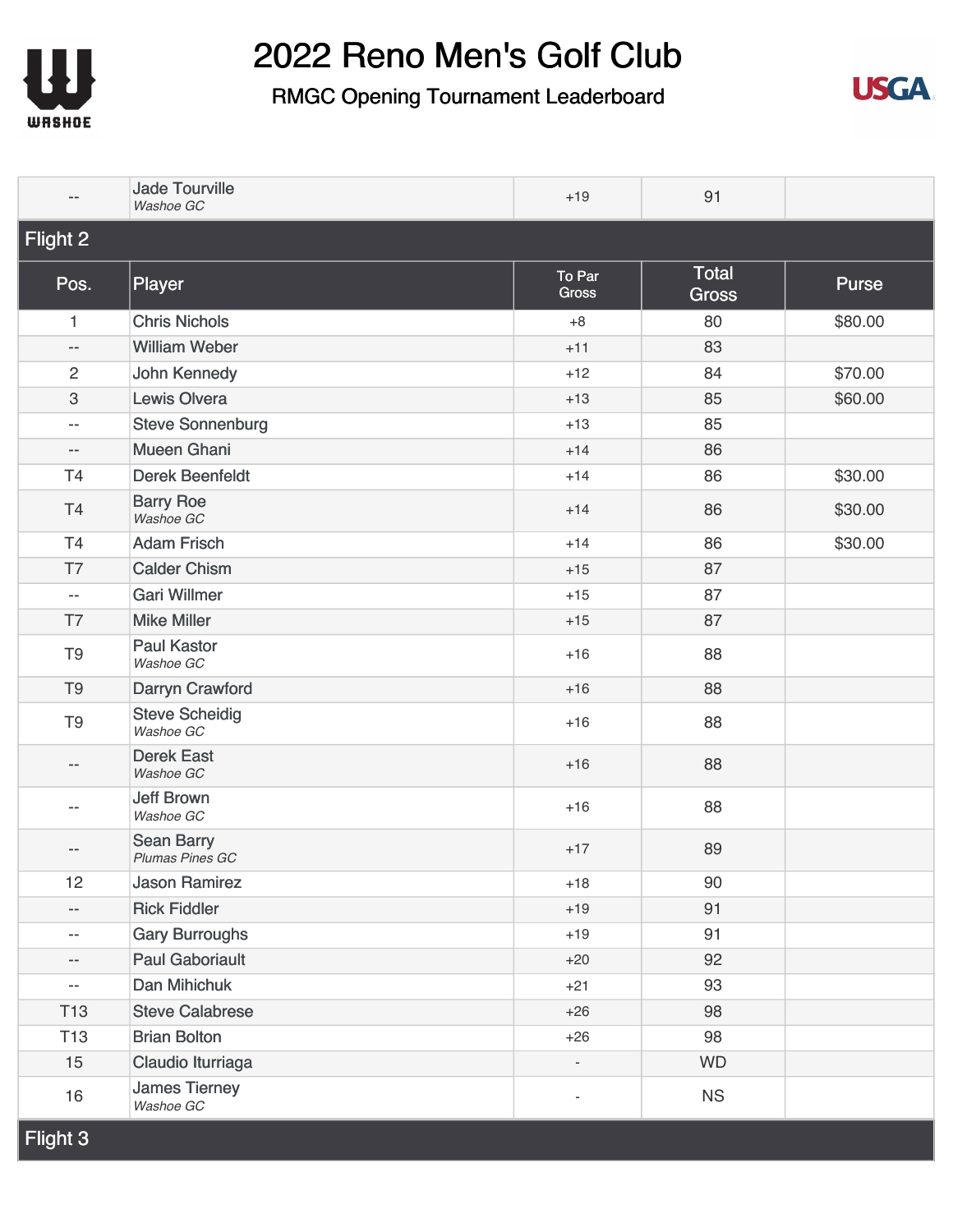



| Pos.                      | Player                                | To Par<br><b>Gross</b> | <b>Total</b><br><b>Gross</b> | <b>Purse</b> |
|---------------------------|---------------------------------------|------------------------|------------------------------|--------------|
| $\mathbf{1}$              | Ken Vaughn<br>Washoe GC               | $+12$                  | 84                           | \$80.00      |
| $\overline{c}$            | <b>Ed Maher</b>                       | $+15$                  | 87                           | \$70.00      |
| --                        | Dan Montgomery<br>Washoe GC Men       | $+16$                  | 88                           |              |
| $\ensuremath{\mathsf{3}}$ | <b>Ed Strickland</b>                  | $+18$                  | 90                           | \$60.00      |
| --                        | John Landa                            | $+18$                  | 90                           |              |
| $\overline{\phantom{a}}$  | Paul Lipparelli                       | $+19$                  | 91                           |              |
| <b>T4</b>                 | <b>James Tuccori</b>                  | $+21$                  | 93                           | \$40.00      |
| T4                        | John Flinchum                         | $+21$                  | 93                           | \$40.00      |
| 6                         | <b>Ken Kuhl</b>                       | $+23$                  | 95                           |              |
| $-$                       | <b>William Norton</b>                 | $+23$                  | 95                           |              |
| T7                        | Sean O'Sullivan<br>Washoe GC Men      | $+24$                  | 96                           |              |
| T7                        | <b>Harvey Miller</b><br>Washoe GC Men | $+24$                  | 96                           |              |
| $\overline{\phantom{m}}$  | <b>Bill McKnight</b>                  | $+25$                  | 97                           |              |
| T <sub>9</sub>            | <b>Robert Haenel</b>                  | $+26$                  | 98                           |              |
| T <sub>9</sub>            | <b>Andrew Markert</b>                 | $+26$                  | 98                           |              |
| $-$                       | <b>Tony Wilson</b><br>Washoe GC Men   | $+27$                  | 99                           |              |
| $-$                       | <b>Luther Gilbert</b>                 | $+27$                  | 99                           |              |
| 11                        | Evan Yamasaki                         | $+28$                  | 100                          |              |
| --                        | <b>Gary Lee</b>                       | $+29$                  | 101                          |              |
| --                        | <b>Douglas See</b>                    | $+29$                  | 101                          |              |
| --                        | <b>Jay Bushman</b><br>Washoe GC Men   | $+31$                  | 103                          |              |
| 12                        | <b>Ron Rash</b><br>Washoe GC Men      | $+32$                  | 104                          |              |
| 13                        | <b>Matt Rieckan</b>                   | $+39$                  | $111$                        |              |
| --                        | William O'Sullivan<br>Washoe GC Men   | $+41$                  | 113                          |              |
| Flight 4                  |                                       |                        |                              |              |
| Pos.                      | Player                                | To Par<br><b>Gross</b> | Total<br><b>Gross</b>        | Purse        |
| $\mathbf{1}$              | <b>Robert Primeau</b>                 | $+15$                  | 87                           | \$80.00      |
| $\overline{c}$            | <b>Paul Pace</b><br>Washoe GC Men     | $+20$                  | 92                           | \$70.00      |
| $\ensuremath{\mathsf{3}}$ | <b>Pat Martinez</b><br>Washoe GC Men  | $+22$                  | 94                           | \$60.00      |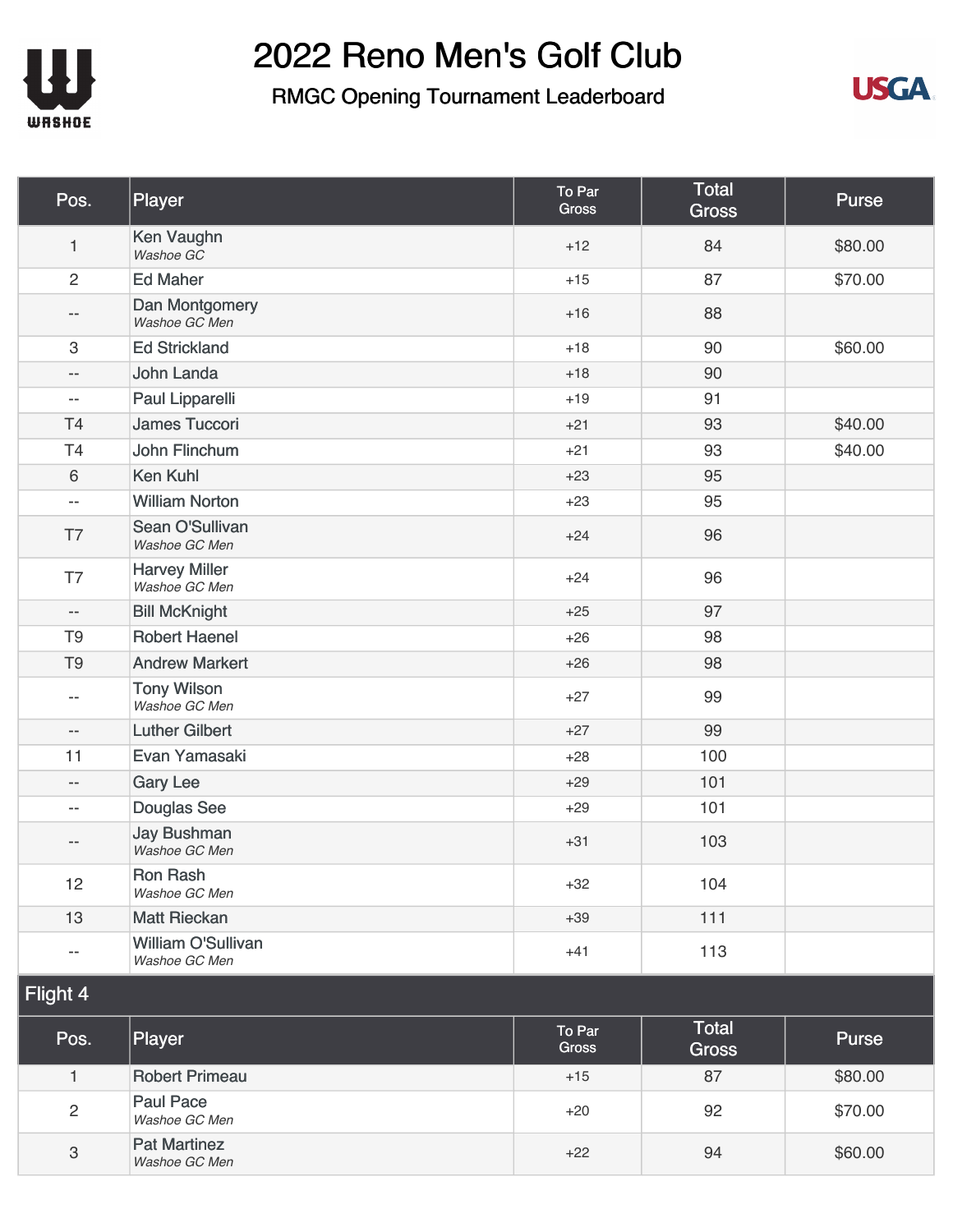

### RMGC Opening Tournament Leaderboard



|                          | <b>John Bovet</b><br>Washoe GC Men      | $+23$ | 95        |         |
|--------------------------|-----------------------------------------|-------|-----------|---------|
| $\overline{4}$           | John Galvin                             | $+25$ | 97        | \$50.00 |
| T <sub>5</sub>           | <b>Parley Anderson</b><br>Washoe GC Men | $+26$ | 98        |         |
| T <sub>5</sub>           | <b>Bruce Goodman</b>                    | $+26$ | 98        |         |
| $\qquad \qquad -$        | <b>Todd Williams</b>                    | $+27$ | 99        |         |
| $\qquad \qquad -$        | <b>Mark O'Driscoll</b>                  | $+29$ | 101       |         |
| $\overline{7}$           | <b>Terry Schumacher</b>                 | $+30$ | 102       |         |
| $\qquad \qquad -$        | <b>Robert Martin</b>                    | $+31$ | 103       |         |
| $-$                      | <b>Robert Stults</b>                    | $+31$ | 103       |         |
| $\qquad \qquad -$        | Donald Long                             | $+31$ | 103       |         |
| 8                        | <b>Ray Carter</b>                       | $+31$ | 103       |         |
| $\boldsymbol{9}$         | <b>Dennis George</b>                    | $+32$ | 104       |         |
| $- -$                    | Robert Hannah                           | $+33$ | 105       |         |
| $\overline{\phantom{a}}$ | <b>Todd Herman</b>                      | $+40$ | 112       |         |
| T <sub>10</sub>          | <b>Irv Gellman</b>                      | $+41$ | 113       |         |
| T <sub>10</sub>          | <b>Jose Vizcarrondo</b>                 | $+41$ | 113       |         |
| 12                       | Joe Murry<br>Washoe GC                  |       | <b>WD</b> |         |

#### Senior Flight 1

| Pos.                      | Player                             | To Par<br><b>Gross</b> | <b>Total</b><br><b>Gross</b> | Purse   |
|---------------------------|------------------------------------|------------------------|------------------------------|---------|
| 1                         | <b>Andy Vesco</b>                  | $+7$                   | 79                           | \$80.00 |
| $\overline{c}$            | <b>Alex Nesbitt</b>                | $+9$                   | 81                           | \$70.00 |
| $-\,-$                    | Senen Gabaldon                     | $+15$                  | 87                           |         |
| $\ensuremath{\mathsf{3}}$ | <b>Bruce Jackson</b>               | $+15$                  | 87                           | \$60.00 |
| Τ4                        | <b>Bill MacLyman</b>               | $+17$                  | 89                           | \$30.00 |
| T4                        | <b>Scott Wilson</b>                | $+17$                  | 89                           | \$30.00 |
| T <sub>4</sub>            | <b>John Raeder</b>                 | $+17$                  | 89                           | \$30.00 |
| T <sub>4</sub>            | <b>Tom Davee</b>                   | $+17$                  | 89                           | \$30.00 |
| $- -$                     | <b>Van Whitfield</b>               | $+17$                  | 89                           |         |
| --                        | <b>John Parsons</b>                | $+18$                  | 90                           |         |
| $\qquad \qquad -$         | Dennis Flannigan                   | $+18$                  | 90                           |         |
| $- -$                     | <b>Craig Morrison</b><br>Washoe GC | $+18$                  | 90                           |         |
| 8                         | Daniel Rohn                        | $+19$                  | 91                           |         |
| $\overline{\phantom{m}}$  | <b>Carl Shogren</b>                | $+19$                  | 91                           |         |
| $\boldsymbol{9}$          | <b>Mike Simpson</b>                | $+20$                  | 92                           |         |
| $\overline{\phantom{m}}$  | <b>Robert Payton</b>               | $+21$                  | 93                           |         |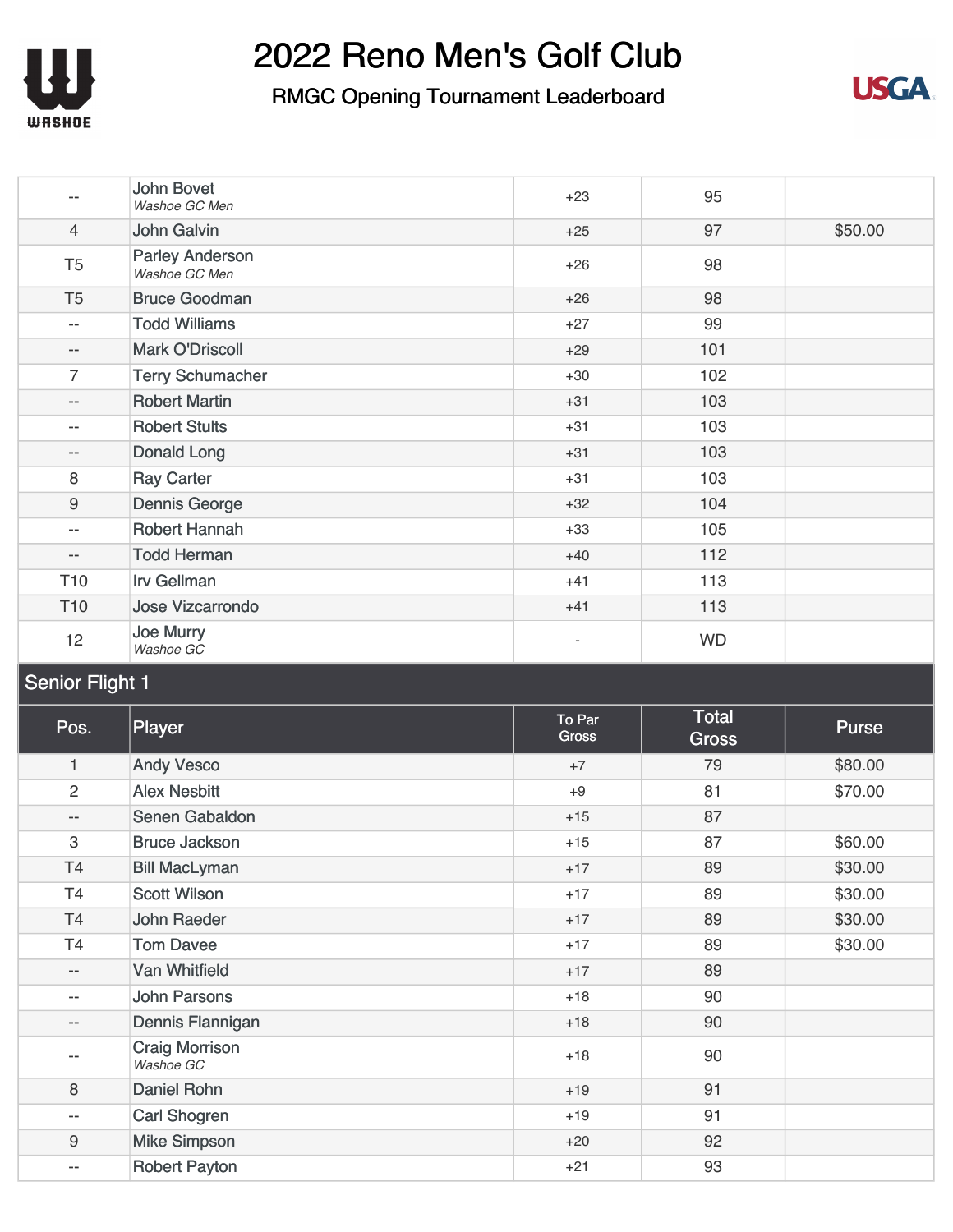

#### RMGC Opening Tournament Leaderboard



| $\overline{\phantom{m}}$ | <b>Etcel Gause</b>                    | $+25$                  | 97                           |              |
|--------------------------|---------------------------------------|------------------------|------------------------------|--------------|
| T <sub>10</sub>          | <b>Joe Bickett</b>                    | $+25$                  | 97                           |              |
| T <sub>10</sub>          | <b>Nick Facque</b>                    | $+25$                  | 97                           |              |
|                          | <b>Samuel Chacon</b><br>Washoe GC Men | $+31$                  | 103                          |              |
| $-$                      | <b>Ron Haines</b>                     | $+33$                  | 105                          |              |
| <b>Senior Flight 2</b>   |                                       |                        |                              |              |
| Pos.                     | Player                                | To Par<br><b>Gross</b> | <b>Total</b><br><b>Gross</b> | <b>Purse</b> |
| 1                        | <b>John Cormie</b>                    | $+20$                  | 92                           | \$80.00      |
| $\overline{\phantom{a}}$ | <b>Troy Williams</b>                  | $+21$                  | 93                           |              |
| $\overline{2}$           | <b>David McLean</b>                   | $+24$                  | 96                           | \$70.00      |
| T <sub>3</sub>           | <b>John Fullerton</b>                 | $+26$                  | 98                           | \$55.00      |
| T <sub>3</sub>           | <b>Stew Johnson</b>                   | $+26$                  | 98                           | \$55.00      |
| $-$                      | <b>Gary Lyngar</b>                    | $+27$                  | 99                           |              |
| $-$                      | <b>Rey Flauta</b>                     | $+27$                  | 99                           |              |
| 5                        | <b>Patrick McKenzie</b>               | $+29$                  | 101                          |              |
| $\overline{\phantom{m}}$ | <b>Walter Lewis</b>                   | $+30$                  | 102                          |              |
| 6                        | <b>Conor Buckley</b>                  | $+32$                  | 104                          |              |
| $\overline{7}$           | <b>John Reed</b>                      | $+33$                  | 105                          |              |
| --                       | <b>Klaus Wohlgemuth</b>               | $+33$                  | 105                          |              |
| 8                        | <b>Michael Healey</b>                 | $+36$                  | 108                          |              |
| --                       | <b>Bob Lotti</b>                      | $+37$                  | 109                          |              |
| $\boldsymbol{9}$         | <b>Ted McPhie</b>                     | $+38$                  | 110                          |              |
| --                       | <b>Neil Roe</b><br>Washoe GC Men      | $+39$                  | 111                          |              |
| $-$                      | <b>Chuck McCallion</b>                | $+42$                  | 114                          |              |
|                          |                                       |                        |                              |              |

Total Purse Allocated: \$1,710.00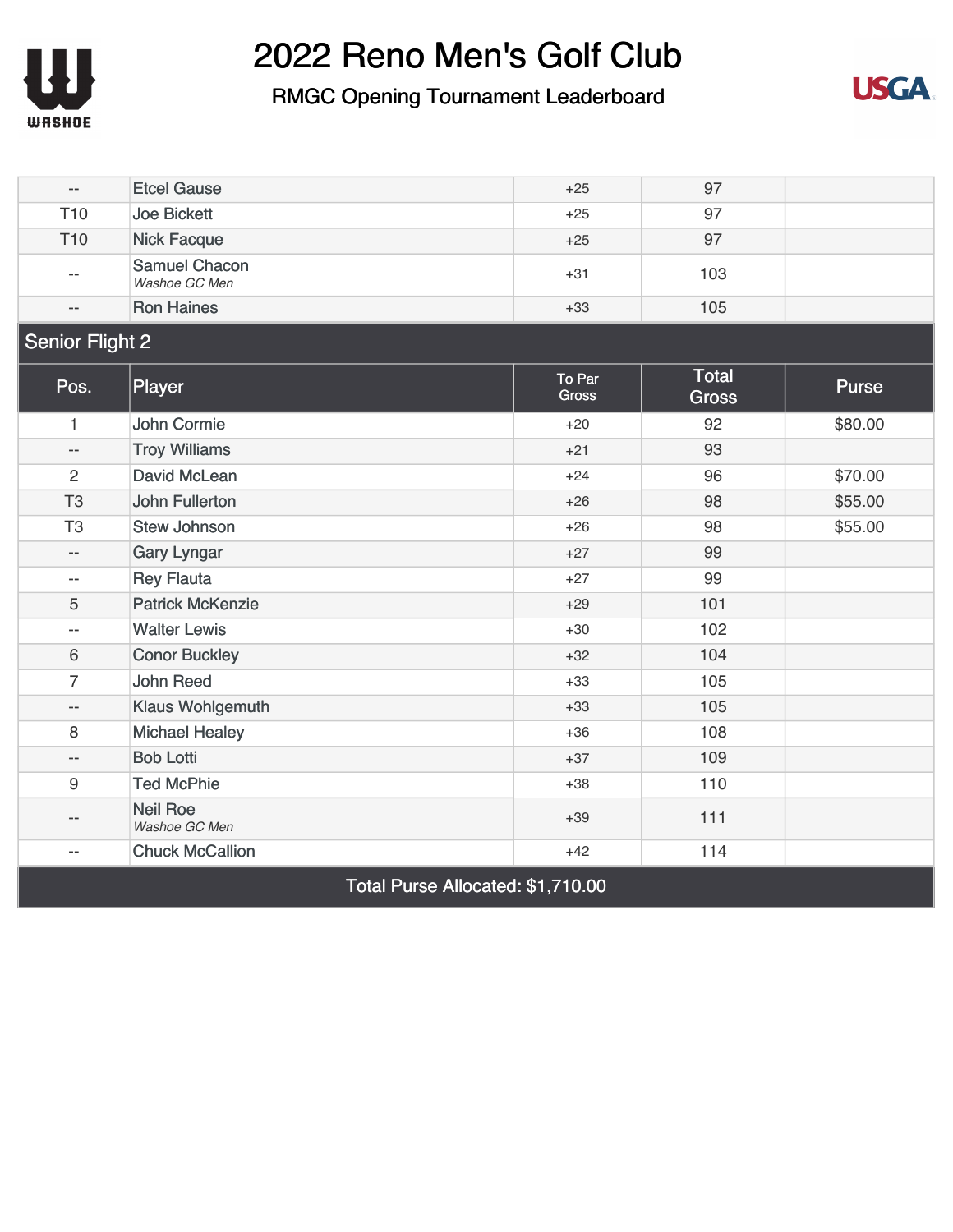

### RMGC Opening Tournament Leaderboard



#### [Net Individual Flighted Gross/Net](https://cdn2.golfgenius.com/v2tournaments/8161025241355672831?called_from=&round_index=1)

| Flight 1                 |                                                   |                      |                            |         |
|--------------------------|---------------------------------------------------|----------------------|----------------------------|---------|
| Pos.                     | Player                                            | To Par<br><b>Net</b> | <b>Total</b><br><b>Net</b> | Purse   |
| --                       | <b>Patrick Forderhase</b><br>Washoe GC            | $-1$                 | 71                         |         |
| 1                        | David Landa<br>Washoe GC                          | $-1$                 | 71                         | \$80.00 |
| T <sub>2</sub>           | <b>Craig Pollman</b><br>Washoe GC Men             | $+1$                 | 73                         | \$55.00 |
| T <sub>2</sub>           | <b>Greg Garman</b><br>Washoe GC Men               | $+1$                 | 73                         | \$55.00 |
| T <sub>2</sub>           | <b>Eric Ford</b>                                  | $+1$                 | 73                         | \$55.00 |
| T <sub>2</sub>           | <b>Mike McKemy</b><br>Washoe GC Men               | $+1$                 | 73                         | \$55.00 |
| --                       | <b>Aiden Smith</b><br>Washoe GC Men               | $+3$                 | 75                         |         |
| --                       | <b>Mike Scott</b><br>Washoe GC                    | $+3$                 | 75                         |         |
| --                       | <b>Klein Garman</b><br>Washoe GC                  | $+3$                 | 75                         |         |
| --                       | <b>James Haskin</b><br>Washoe GC Men              | $+4$                 | 76                         |         |
| --                       | <b>Steve Churchfield</b>                          | $+5$                 | 77                         |         |
| 6                        | <b>Michael Dillon</b><br>Washoe GC                | $+5$                 | 77                         |         |
| --                       | <b>Tyler Fey</b><br>Washoe GC                     | $+5$                 | 77                         |         |
| $\overline{7}$           | <b>Junior Rosado</b>                              | $+6$                 | 78                         |         |
| $\overline{\phantom{a}}$ | <b>Brad Filippone</b>                             | $+7$                 | 79                         |         |
| 8                        | <b>Jerry Ciganik</b>                              | $+7$                 | 79                         |         |
| $-$                      | <b>Reese Moffett</b>                              | $+7$                 | 79                         |         |
| T <sub>9</sub>           | <b>Rodd Garcia</b><br>Washoe GC Men               | $+8$                 | 80                         |         |
| --                       | <b>Justin Morales</b><br>Washoe GC Men            | $+8$                 | 80                         |         |
| T <sub>9</sub>           | <b>Mark Ludwig</b>                                | $+8$                 | 80                         |         |
| --                       | <b>Victor Schoenfeldt</b><br>Reno Men's Golf Club | $+11$                | 83                         |         |
| $- -$                    | <b>Jack Bernard</b>                               | $+11$                | 83                         |         |
| 11                       | <b>Jade Tourville</b><br>Washoe GC                | $+14$                | 86                         |         |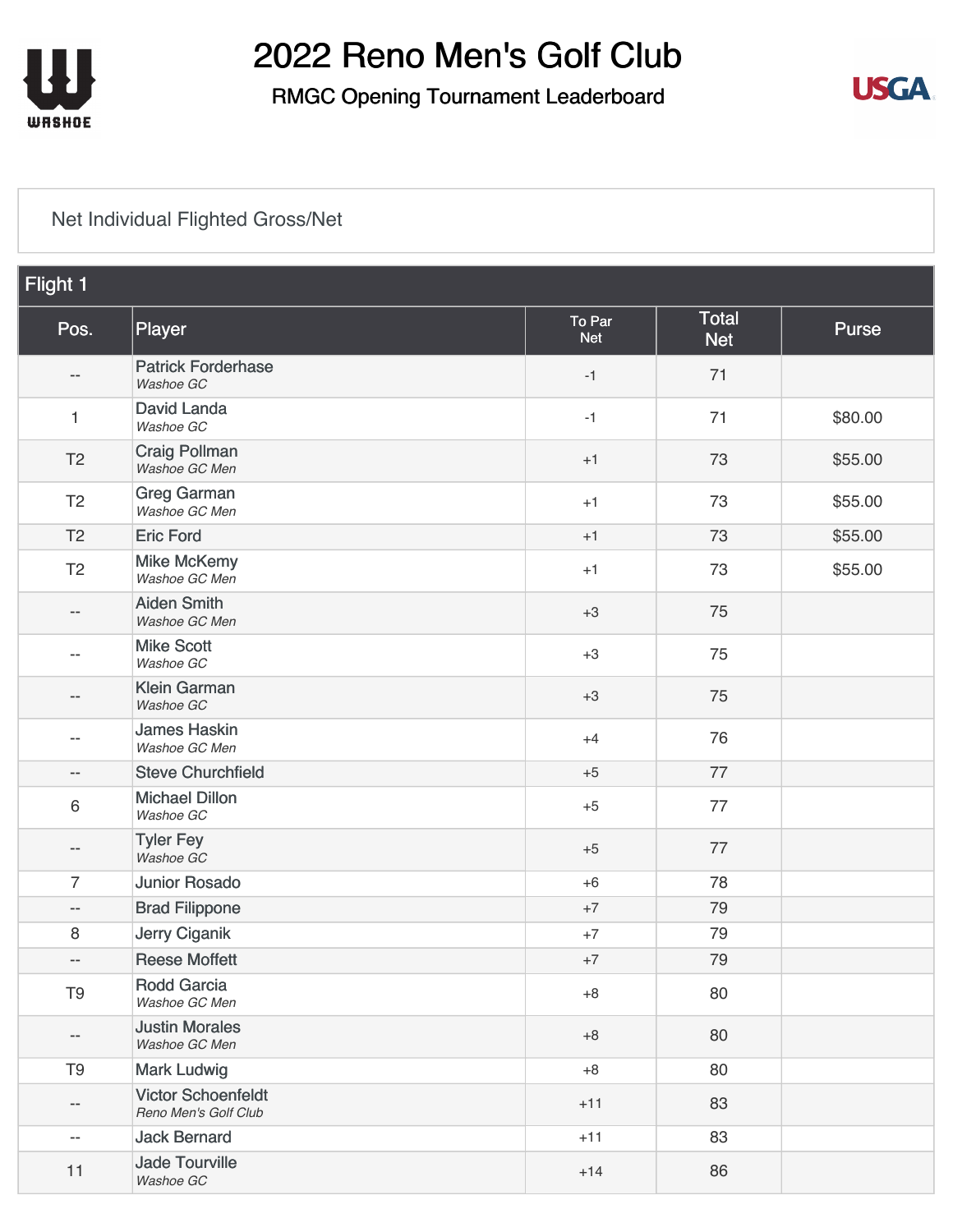



|                          | <b>Sean Patterson</b><br>Washoe GC   | $+15$                        | 87                         |         |
|--------------------------|--------------------------------------|------------------------------|----------------------------|---------|
| Flight 2                 |                                      |                              |                            |         |
| Pos.                     | Player                               | To Par<br><b>Net</b>         | <b>Total</b><br><b>Net</b> | Purse   |
| 1                        | <b>William Weber</b>                 | $-1$                         | 71                         | \$80.00 |
| $\overline{\phantom{m}}$ | <b>Chris Nichols</b>                 | $\mathsf E$                  | 72                         |         |
| T <sub>2</sub>           | <b>Mueen Ghani</b>                   | $+2$                         | 74                         | \$65.00 |
| T <sub>2</sub>           | <b>Steve Sonnenburg</b>              | $+2$                         | 74                         | \$65.00 |
| <b>T4</b>                | <b>Gari Willmer</b>                  | $+3$                         | 75                         | \$30.00 |
| $\overline{\phantom{a}}$ | <b>Derek Beenfeldt</b>               | $+3$                         | 75                         |         |
| $-\,-$                   | <b>Barry Roe</b><br>Washoe GC        | $+3$                         | 75                         |         |
| T4                       | <b>Jeff Brown</b><br>Washoe GC       | $+3$                         | 75                         | \$30.00 |
| $\overline{\phantom{a}}$ | <b>Lewis Olvera</b>                  | $+4$                         | 76                         |         |
| $\overline{\phantom{m}}$ | John Kennedy                         | $+4$                         | 76                         |         |
| $\,6$                    | <b>Derek East</b><br>Washoe GC       | $+4$                         | 76                         |         |
| $\overline{7}$           | <b>Sean Barry</b><br>Plumas Pines GC | $+5$                         | 77                         |         |
| $\overline{\phantom{m}}$ | <b>Calder Chism</b>                  | $+7$                         | 79                         |         |
| T <sub>8</sub>           | <b>Paul Gaboriault</b>               | $+7$                         | 79                         |         |
| $-\,-$                   | <b>Steve Scheidig</b><br>Washoe GC   | $+7$                         | 79                         |         |
| T <sub>8</sub>           | <b>Rick Fiddler</b>                  | $+7$                         | 79                         |         |
| T <sub>8</sub>           | <b>Gary Burroughs</b>                | $+7$                         | 79                         |         |
| $ \!-$                   | <b>Jason Ramirez</b>                 | $+8$                         | 80                         |         |
| 11                       | Dan Mihichuk                         | $+8$                         | 80                         |         |
| --                       | <b>Paul Kastor</b><br>Washoe GC      | $+8$                         | 80                         |         |
| --                       | <b>Adam Frisch</b>                   | $+8$                         | 80                         |         |
| $ \!-$                   | Darryn Crawford                      | $+9$                         | 81                         |         |
| $- \, -$                 | <b>Mike Miller</b>                   | $+9$                         | 81                         |         |
| $\overline{\phantom{m}}$ | <b>Steve Calabrese</b>               | $+14$                        | 86                         |         |
| $- -$                    | <b>Brian Bolton</b>                  | $+14$                        | 86                         |         |
| 12                       | Claudio Iturriaga                    |                              | <b>WD</b>                  |         |
| 13                       | <b>James Tierney</b><br>Washoe GC    | $\qquad \qquad \blacksquare$ | <b>NS</b>                  |         |
| Flight 3                 |                                      |                              |                            |         |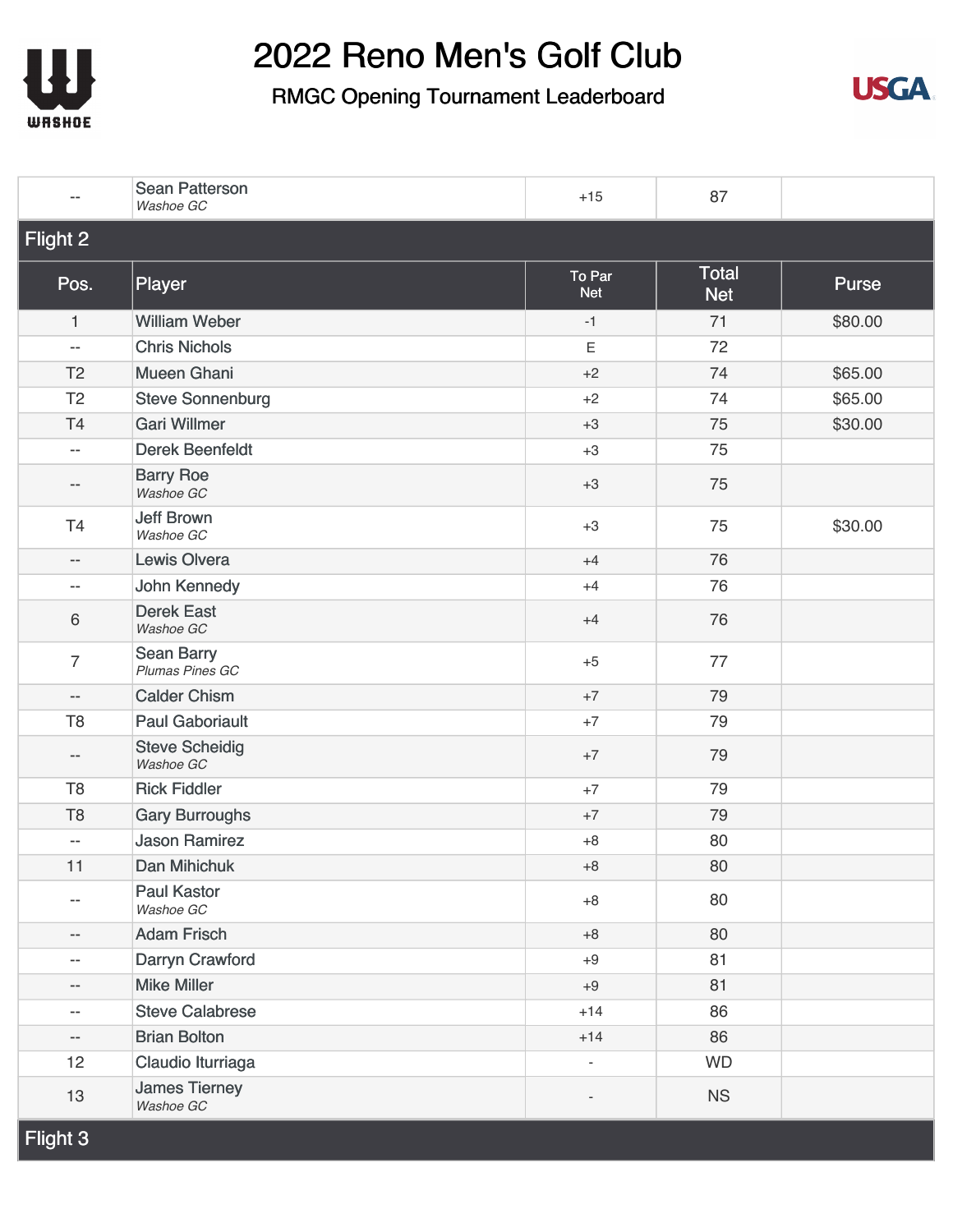



| Pos.                     | Player                                | To Par<br><b>Net</b> | <b>Total</b><br><b>Net</b> | Purse   |
|--------------------------|---------------------------------------|----------------------|----------------------------|---------|
| $-$                      | Ken Vaughn<br>Washoe GC               | $-4$                 | 68                         |         |
| T1                       | Dan Montgomery<br>Washoe GC Men       | Ε                    | 72                         | \$75.00 |
| T1                       | <b>John Landa</b>                     | Ε                    | 72                         | \$75.00 |
| --                       | <b>Ed Maher</b>                       | $+1$                 | 73                         |         |
| 3                        | Paul Lipparelli                       | $+3$                 | 75                         | \$60.00 |
| $-$                      | <b>Ed Strickland</b>                  | $+4$                 | 76                         |         |
| --                       | <b>John Flinchum</b>                  | $+5$                 | 77                         |         |
| 4                        | <b>William Norton</b>                 | $+5$                 | 77                         | \$40.00 |
| --                       | <b>Ken Kuhl</b>                       | $+6$                 | 78                         | \$30.00 |
| --                       | <b>James Tuccori</b>                  | $+7$                 | 79                         |         |
| 5                        | <b>Tony Wilson</b><br>Washoe GC Men   | $+8$                 | 80                         |         |
| --                       | <b>Harvey Miller</b><br>Washoe GC Men | $+9$                 | 81                         |         |
| 6                        | <b>Bill McKnight</b>                  | $+9$                 | 81                         |         |
| $\overline{7}$           | <b>Luther Gilbert</b>                 | $+10$                | 82                         |         |
| --                       | <b>Robert Haenel</b>                  | $+11$                | 83                         |         |
| $\overline{\phantom{m}}$ | <b>Andrew Markert</b>                 | $+11$                | 83                         |         |
| T <sub>8</sub>           | <b>Gary Lee</b>                       | $+13$                | 85                         |         |
| T <sub>8</sub>           | <b>Douglas See</b>                    | $+13$                | 85                         |         |
| $ \!-$                   | Evan Yamasaki                         | $+14$                | 86                         |         |
| 10                       | <b>Jay Bushman</b><br>Washoe GC Men   | $+15$                | 87                         |         |
| --                       | <b>Ron Rash</b><br>Washoe GC Men      | $+19$                | 91                         |         |
| 11                       | William O'Sullivan<br>Washoe GC Men   | $+23$                | 95                         |         |
| --                       | Sean O'Sullivan<br>Washoe GC Men      | $+24$                | 96                         |         |
| --                       | <b>Matt Rieckan</b>                   | $+39$                | $111$                      |         |
| Flight 4                 |                                       |                      |                            |         |
| Pos.                     | Player                                | To Par<br><b>Net</b> | <b>Total</b><br><b>Net</b> | Purse   |
| $\overline{\phantom{m}}$ | <b>Robert Primeau</b>                 | $-5$                 | 67                         |         |
| 1                        | <b>Mark O'Driscoll</b>                | $-1$                 | 71                         | \$80.00 |
| $\overline{2}$           | <b>Todd Williams</b>                  | $+1$                 | 73                         | \$70.00 |
| --                       | <b>Paul Pace</b><br>Washoe GC Men     | $+1$                 | 73                         |         |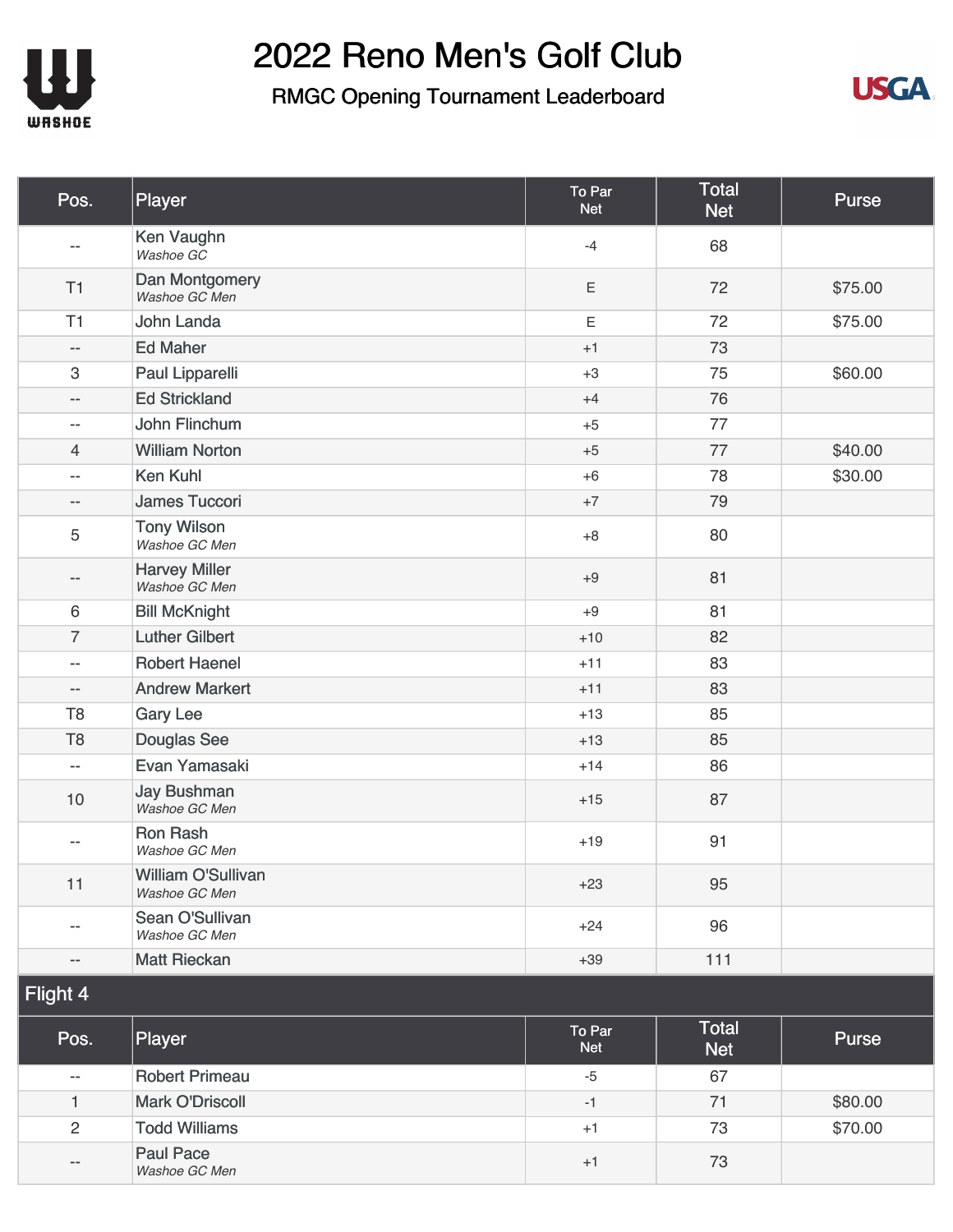



| 3                         | <b>John Bovet</b><br>Washoe GC Men      | $+2$                 | 74                         | \$60.00 |
|---------------------------|-----------------------------------------|----------------------|----------------------------|---------|
| --                        | <b>Pat Martinez</b><br>Washoe GC Men    | $+2$                 | 74                         |         |
| $\overline{4}$            | <b>Robert Stults</b>                    | $+5$                 | 77                         | \$50.00 |
| $\overline{\phantom{a}}$  | <b>John Galvin</b>                      | $+6$                 | 78                         |         |
| $-$                       | <b>Parley Anderson</b><br>Washoe GC Men | $+7$                 | 79                         |         |
| $\overline{\phantom{a}}$  | <b>Bruce Goodman</b>                    | $+7$                 | 79                         |         |
| T <sub>5</sub>            | <b>Robert Hannah</b>                    | $+8$                 | 80                         |         |
| T <sub>5</sub>            | <b>Robert Martin</b>                    | $+8$                 | 80                         |         |
| T <sub>5</sub>            | <b>Donald Long</b>                      | $+8$                 | 80                         |         |
| $\overline{\phantom{a}}$  | <b>Terry Schumacher</b>                 | $+9$                 | 81                         |         |
| 8                         | <b>Todd Herman</b>                      | $+11$                | 83                         |         |
| $- -$                     | <b>Ray Carter</b>                       | $+11$                | 83                         |         |
| $\overline{\phantom{a}}$  | <b>Dennis George</b>                    | $+12$                | 84                         |         |
| $- -$                     | <b>Jose Vizcarrondo</b>                 | $+16$                | 88                         |         |
| $\overline{\phantom{a}}$  | <b>Irv Gellman</b>                      | $+18$                | 90                         |         |
| $\boldsymbol{9}$          | <b>Joe Murry</b><br>Washoe GC           |                      | <b>WD</b>                  |         |
| <b>Senior Flight 1</b>    |                                         |                      |                            |         |
|                           |                                         |                      |                            |         |
| Pos.                      | Player                                  | To Par<br><b>Net</b> | <b>Total</b><br><b>Net</b> | Purse   |
| $- -$                     | <b>Andy Vesco</b>                       | $-4$                 | 68                         |         |
| T1                        | Senen Gabaldon                          | $\mathsf E$          | 72                         | \$75.00 |
| T1                        | <b>Van Whitfield</b>                    | $\mathsf E$          | 72                         | \$75.00 |
| $\ensuremath{\mathsf{3}}$ | <b>John Parsons</b>                     | $+2$                 | 74                         | \$60.00 |
| --                        | <b>Bill MacLyman</b>                    | $+3$                 | 75                         |         |
| $- -$                     | Tom Davee                               | $+3$                 | 75                         |         |
| $\overline{4}$            | Carl Shogren                            | $+3$                 | 75                         | \$30.00 |
| $\qquad \qquad -$         | <b>Scott Wilson</b>                     | $+4$                 | 76                         |         |
| $\mathbf 5$               | Dennis Flannigan                        | $+4$                 | 76                         |         |
| 6                         | <b>Craig Morrison</b><br>Washoe GC      | $+6$                 | 78                         |         |
| $- -$                     | <b>Daniel Rohn</b>                      | $+7$                 | 79                         |         |
| $\overline{\phantom{a}}$  | John Raeder                             | $+7$                 | 79                         |         |
| $\overline{\phantom{a}}$  | <b>Bruce Jackson</b>                    | $+7$                 | 79                         |         |
| $\overline{7}$            | <b>Etcel Gause</b>                      | $+8$                 | 80                         |         |
| $- -$                     | <b>Alex Nesbitt</b>                     | $+8$                 | 80                         |         |
| $\overline{\phantom{a}}$  | <b>Mike Simpson</b>                     | $+9$                 | 81                         |         |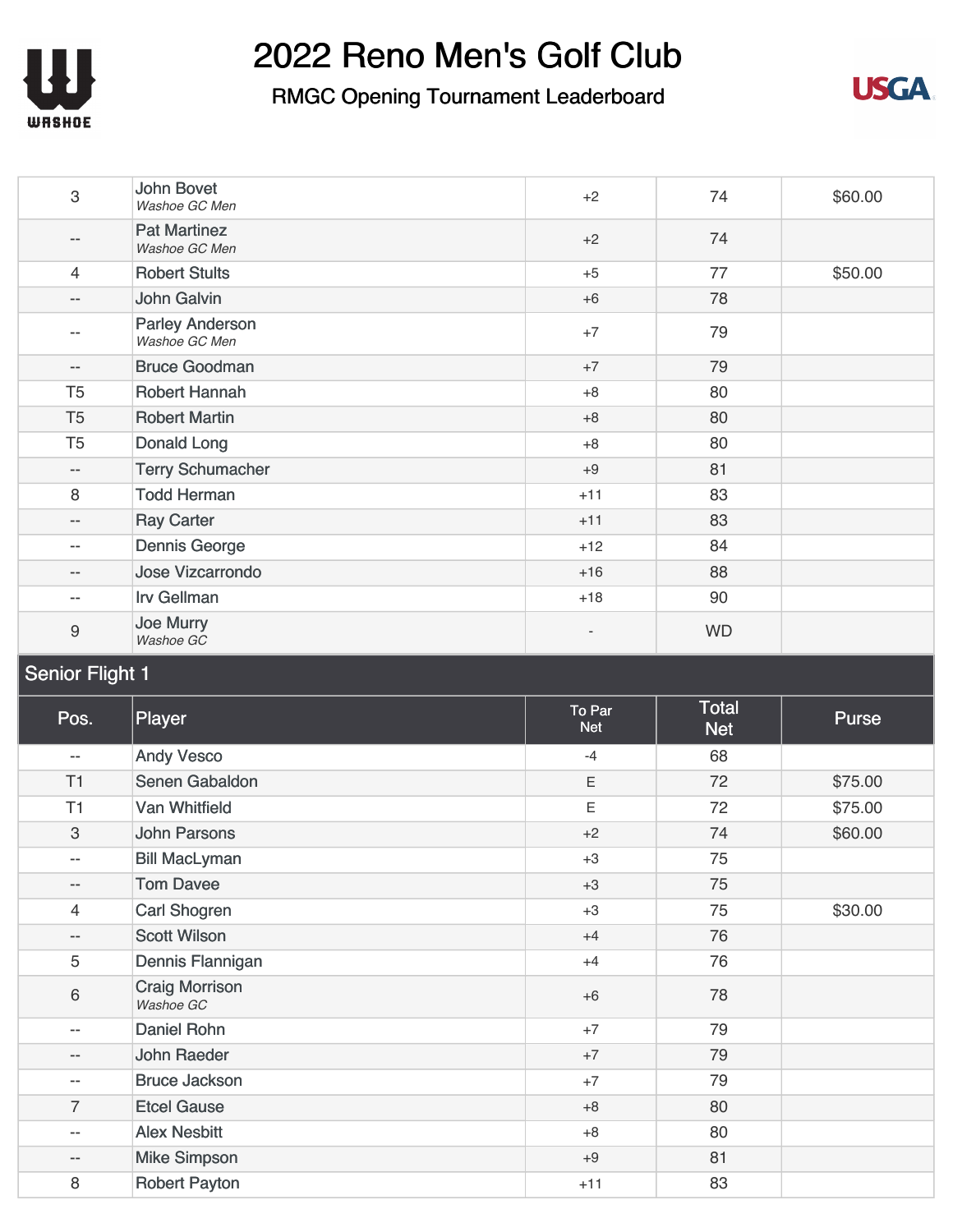



| $-$                       | <b>Nick Facque</b>                    | $+12$                | 84                         |         |
|---------------------------|---------------------------------------|----------------------|----------------------------|---------|
| $-$                       | <b>Joe Bickett</b>                    | $+15$                | 87                         |         |
| 9                         | <b>Samuel Chacon</b><br>Washoe GC Men | $+15$                | 87                         |         |
| 10                        | <b>Ron Haines</b>                     | $+16$                | 88                         |         |
| <b>Senior Flight 2</b>    |                                       |                      |                            |         |
| Pos.                      | Player                                | To Par<br><b>Net</b> | <b>Total</b><br><b>Net</b> | Purse   |
| $- -$                     | <b>John Cormie</b>                    | $+1$                 | 73                         |         |
| T1                        | <b>Troy Williams</b>                  | $+2$                 | 74                         | \$75.00 |
| T1                        | <b>Rey Flauta</b>                     | $+2$                 | 74                         | \$75.00 |
| $\ensuremath{\mathsf{3}}$ | <b>Gary Lyngar</b>                    | $+3$                 | 75                         | \$60.00 |
| $-$                       | <b>David McLean</b>                   | $+6$                 | 78                         |         |
| --                        | <b>Stew Johnson</b>                   | $+7$                 | 79                         |         |
| $\overline{4}$            | <b>Walter Lewis</b>                   | $+8$                 | 80                         |         |
| $\overline{a}$            | <b>John Fullerton</b>                 | $+8$                 | 80                         |         |
| T <sub>5</sub>            | <b>Klaus Wohlgemuth</b>               | $+9$                 | 81                         |         |
| T <sub>5</sub>            | <b>Neil Roe</b><br>Washoe GC Men      | $+9$                 | 81                         |         |
| $- -$                     | <b>Conor Buckley</b>                  | $+10$                | 82                         |         |
| $\overline{\phantom{a}}$  | <b>Patrick McKenzie</b>               | $+11$                | 83                         |         |
| 7                         | <b>Bob Lotti</b>                      | $+12$                | 84                         |         |
| $\overline{a}$            | <b>John Reed</b>                      | $+12$                | 84                         |         |
| 8                         | <b>Chuck McCallion</b>                | $+14$                | 86                         |         |
| --                        | <b>Michael Healey</b>                 | $+15$                | 87                         |         |
| $- -$                     | <b>Ted McPhie</b>                     | $+18$                | 90                         |         |
|                           | Total Purse Allocated: \$1,560.00     |                      |                            |         |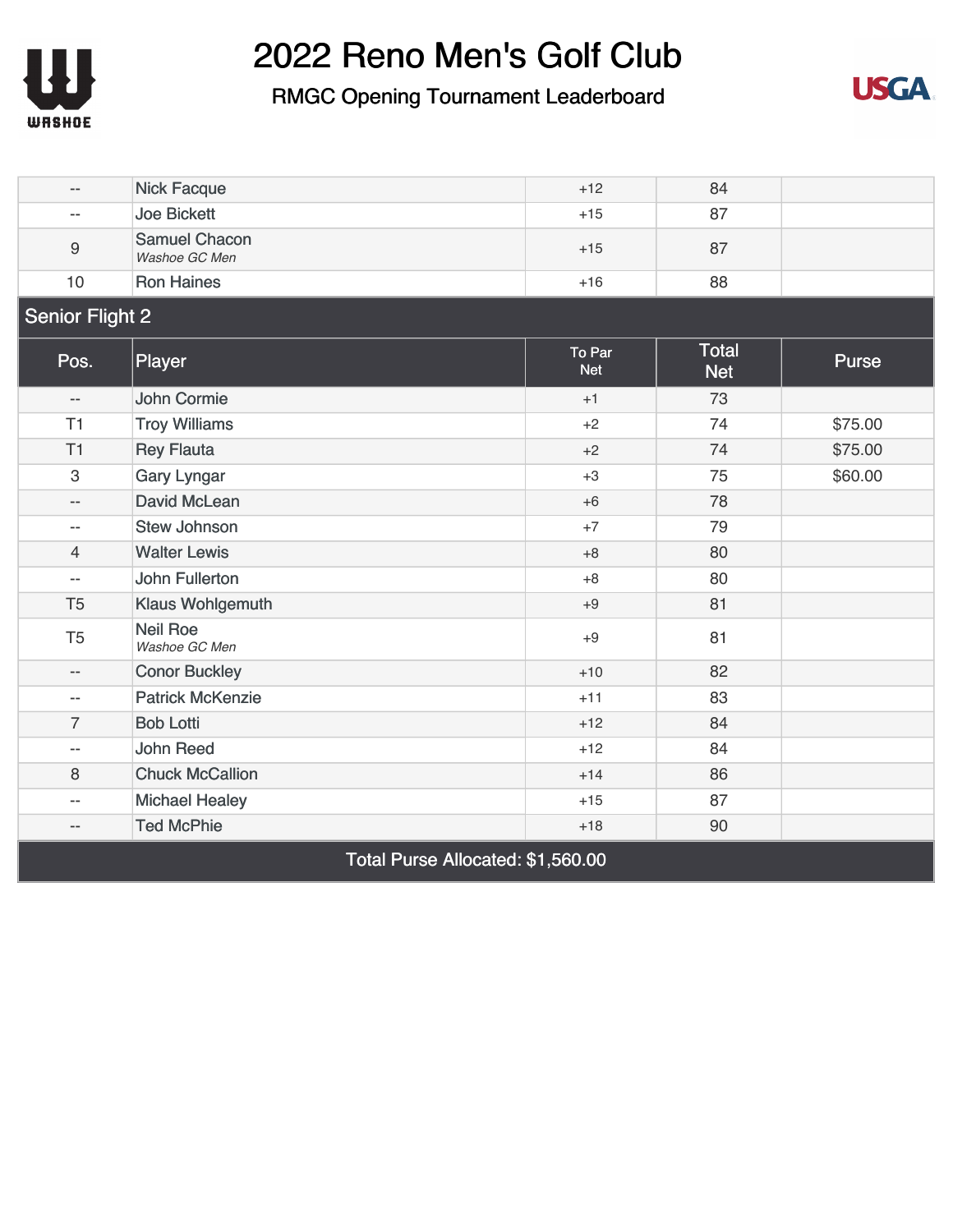

### RMGC Opening Tournament Leaderboard



#### [Individual Net Skins](https://cdn2.golfgenius.com/v2tournaments/8161025366614367504?called_from=&round_index=1)

| <b>Player</b>                       | <b>Skins</b> | <b>Purse</b> | <b>Details</b>    |
|-------------------------------------|--------------|--------------|-------------------|
| <b>Todd Williams</b>                |              | \$75.00      | Eagle on 10       |
| <b>Robert Hannah</b>                |              | \$75.00      | Eagle on 14       |
| Darryn Crawford                     |              | \$75.00      | Eagle on 12       |
| <b>Steve Scheidig</b><br>Washoe GC  |              | \$75.00      | Eagle on 11       |
| John Landa                          |              | \$75.00      | Eagle on 17       |
| <b>Mike McKemy</b><br>Washoe GC Men |              | \$75.00      | Eagle on 4        |
| <b>Van Whitfield</b>                |              | \$75.00      | Double Eagle on 8 |
|                                     |              |              |                   |

Total Purse Allocated: \$525.00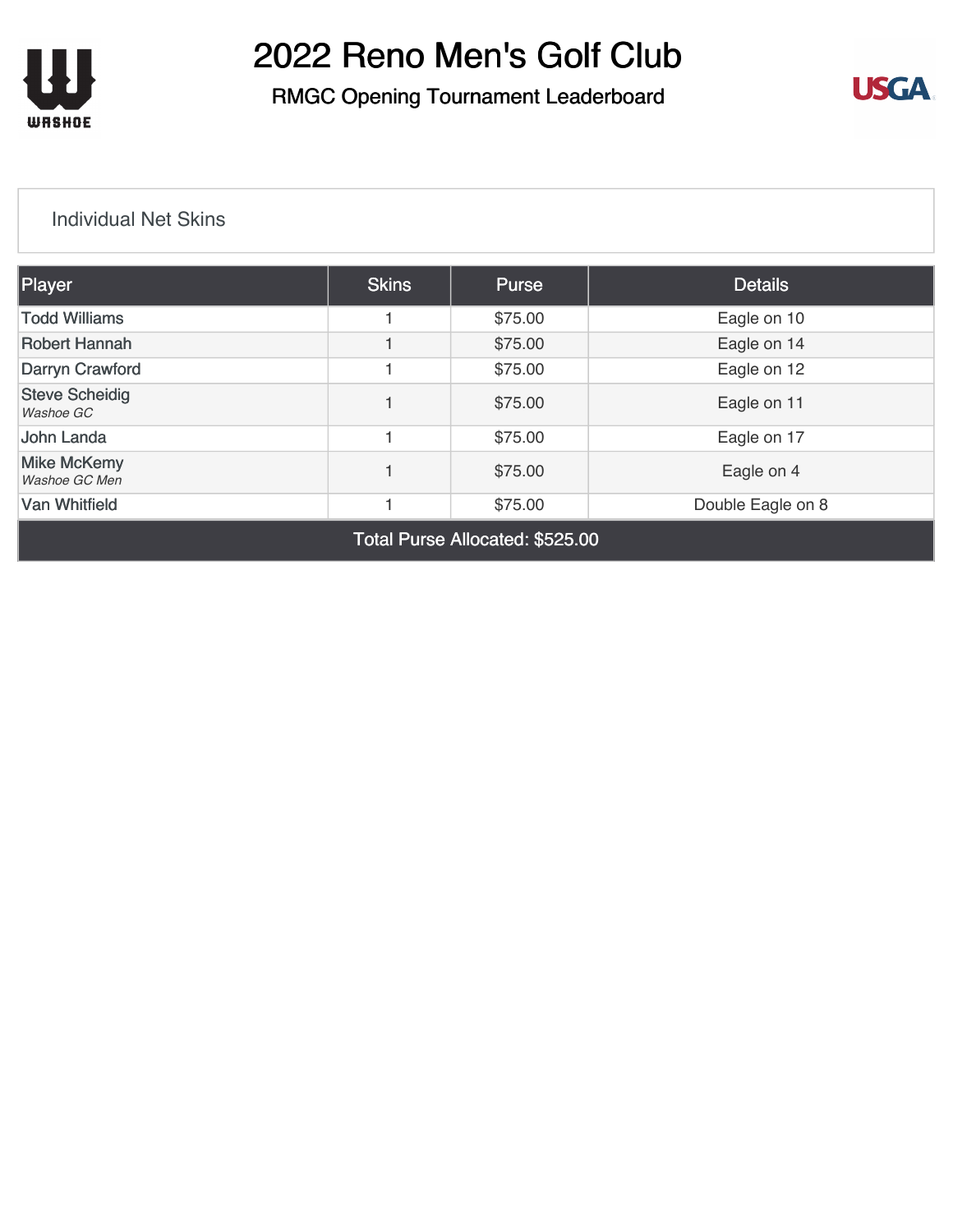

### RMGC Opening Tournament Leaderboard



#### [Individual Gross Skins](https://cdn2.golfgenius.com/v2tournaments/8161025488551173402?called_from=&round_index=1)

| Player                                 | <b>Skins</b> | <b>Purse</b> | <b>Details</b> |  |  |  |
|----------------------------------------|--------------|--------------|----------------|--|--|--|
| Darryn Crawford                        |              | \$75.00      | Birdie on 12   |  |  |  |
| Jerry Ciganik                          |              | \$75.00      | Birdie on 1    |  |  |  |
| <b>Greg Garman</b><br>Washoe GC Men    |              | \$75.00      | Birdie on 10   |  |  |  |
| <b>Klein Garman</b><br>Washoe GC       |              | \$75.00      | Birdie on 2    |  |  |  |
| <b>Mike Scott</b><br>Washoe GC         |              | \$75.00      | Birdie on 5    |  |  |  |
| <b>Patrick Forderhase</b><br>Washoe GC |              | \$75.00      | Eagle on 7     |  |  |  |
| <b>Van Whitfield</b>                   |              | \$75.00      | Eagle on 8     |  |  |  |
|                                        |              |              |                |  |  |  |

Total Purse Allocated: \$525.00